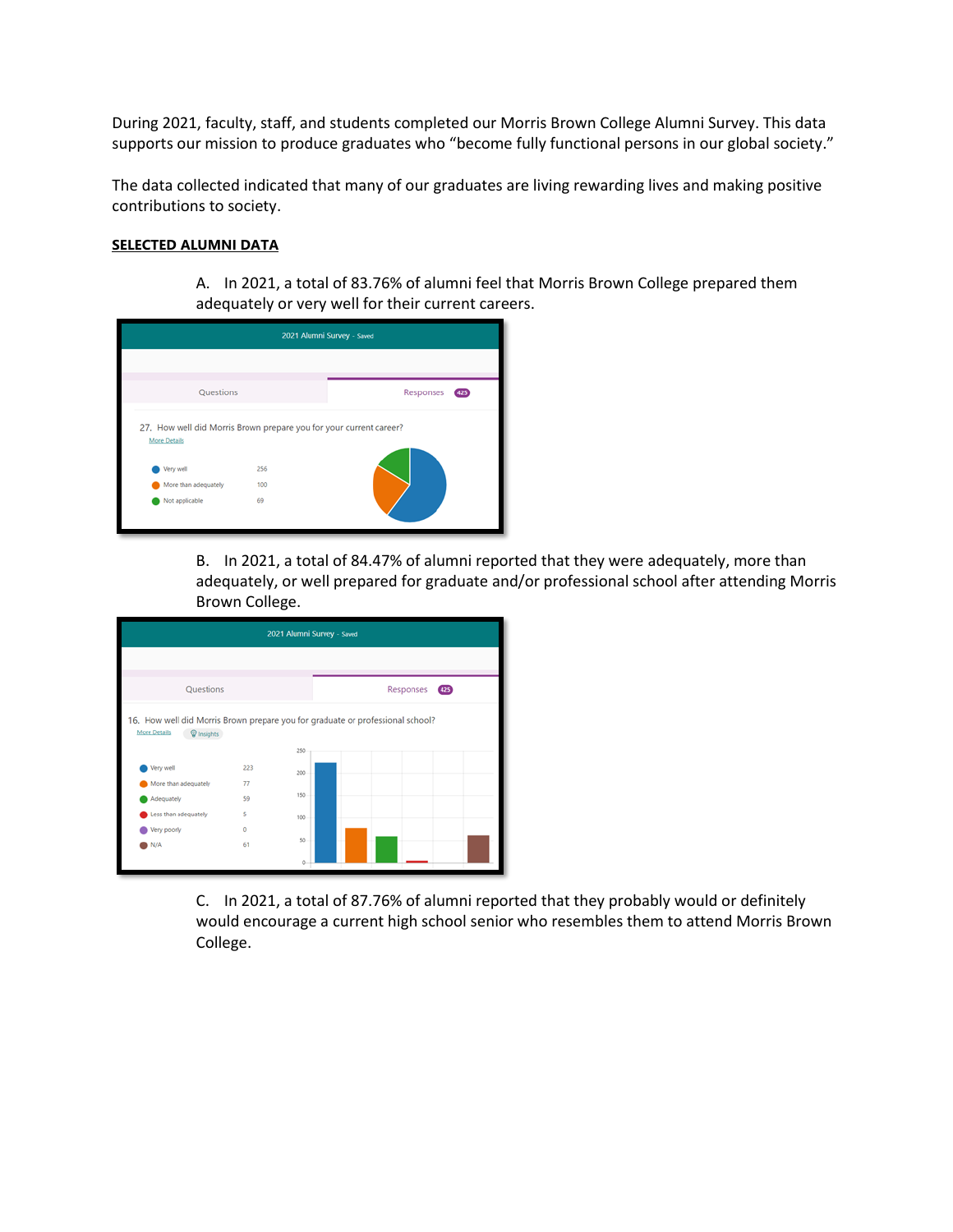

## **SELECTED CURRENT STUDENT DATA**

A. In 2021, a total of 86.55% of students indicated on the end of semester evaluation that they strongly agreed or agreed that the course(s) taken were a valuable learning experience.

| 6/25/2021 |                                                       |             |                                            |                 | https://morrisbrown.populiweb.com/router/courseevaluations/show_reporting?print=1&pageNav=1 |       |         |
|-----------|-------------------------------------------------------|-------------|--------------------------------------------|-----------------|---------------------------------------------------------------------------------------------|-------|---------|
|           | <b>Filter Parameters</b>                              |             |                                            |                 |                                                                                             |       |         |
| Term      |                                                       |             | Equal to > Spring 2021 Full Term 2020-2021 |                 |                                                                                             |       |         |
|           | <b>End of Course Evaluation</b>                       |             |                                            |                 |                                                                                             |       |         |
|           |                                                       |             |                                            |                 |                                                                                             |       |         |
|           | Evaluate Your Online Course Experience this Semester: |             |                                            |                 |                                                                                             |       |         |
|           |                                                       |             |                                            |                 |                                                                                             |       |         |
|           | This course was a valuable learning experience.       |             |                                            |                 |                                                                                             |       |         |
|           | <b>Strongly Agree</b>                                 | Agree       | <b>Undecided</b><br>з                      | <b>Disagree</b> | <b>Strongly Disagree</b>                                                                    | Total | Average |
|           | 63%<br>75                                             | 23.5%<br>28 | 7.6%<br>a                                  | 3.4%            | 2.5%<br>3                                                                                   | 119   | 1.6     |
| 2)        | The procedure for grading was fair.                   |             |                                            |                 |                                                                                             |       |         |
|           |                                                       |             |                                            |                 |                                                                                             |       |         |
|           | <b>Strongly Agree</b>                                 | Agree       | <b>Undecided</b><br>з                      | <b>Disagree</b> | <b>Strongly Disagree</b>                                                                    | Total | Average |
|           | 58.8%<br>70                                           | 26.1%<br>31 | 10.9%<br>13                                | 3.4%            | 0.8%                                                                                        | 119   | 1.6     |
|           |                                                       |             |                                            |                 |                                                                                             |       |         |

- B. In 2021, a total of 86.5% of students strongly agreed or agreed that the instruction provided contributed to their learning in the course.
- C. In 2021, a total of 84.9% of students strongly agreed or agreed that their instructor was effective in teaching the subject matter.

|    | https://morrisbrown.populiweb.com/router/courseevaluations/show_reporting?print=1&pageNav=1 |             |                       |                 |                                                                                             |              |         |  |
|----|---------------------------------------------------------------------------------------------|-------------|-----------------------|-----------------|---------------------------------------------------------------------------------------------|--------------|---------|--|
|    |                                                                                             |             |                       |                 |                                                                                             |              | 1/15    |  |
|    | 6/25/2021                                                                                   |             |                       |                 | https://morrisbrown.populiweb.com/router/courseevaluations/show_reporting?print=1&pageNav=1 |              |         |  |
| 6) | The instruction provided contributed to my learning in the course.                          |             |                       |                 |                                                                                             |              |         |  |
|    | <b>Strongly Agree</b>                                                                       | Agree       | <b>Undecided</b>      | <b>Disagree</b> | <b>Strongly Disagree</b>                                                                    | <b>Total</b> | Average |  |
|    | 60.5%<br>72                                                                                 | 25.2%<br>30 | 9.2%<br>11            | 0.8%            | 4.2%<br>5                                                                                   | 119          | 1.6     |  |
|    | The instructor was effective in teaching the subject matter.                                |             |                       |                 |                                                                                             |              |         |  |
|    | <b>Strongly Agree</b>                                                                       | Agree<br>2  | <b>Undecided</b><br>я | <b>Disagree</b> | <b>Strongly Disagree</b>                                                                    | Total        | Average |  |
|    | 63.9%<br>76                                                                                 | 19.3%<br>23 | 9.2%<br>11            | 3.4%            | 4.2%<br>5                                                                                   | 119          | 1.6     |  |

- D. In 2021, a total of 86.6% of students strongly agreed or agreed that they had access to resources needed to study.
- E. In 2021, a total of 77.4% of students strongly agree that they are satisfied with the library available.